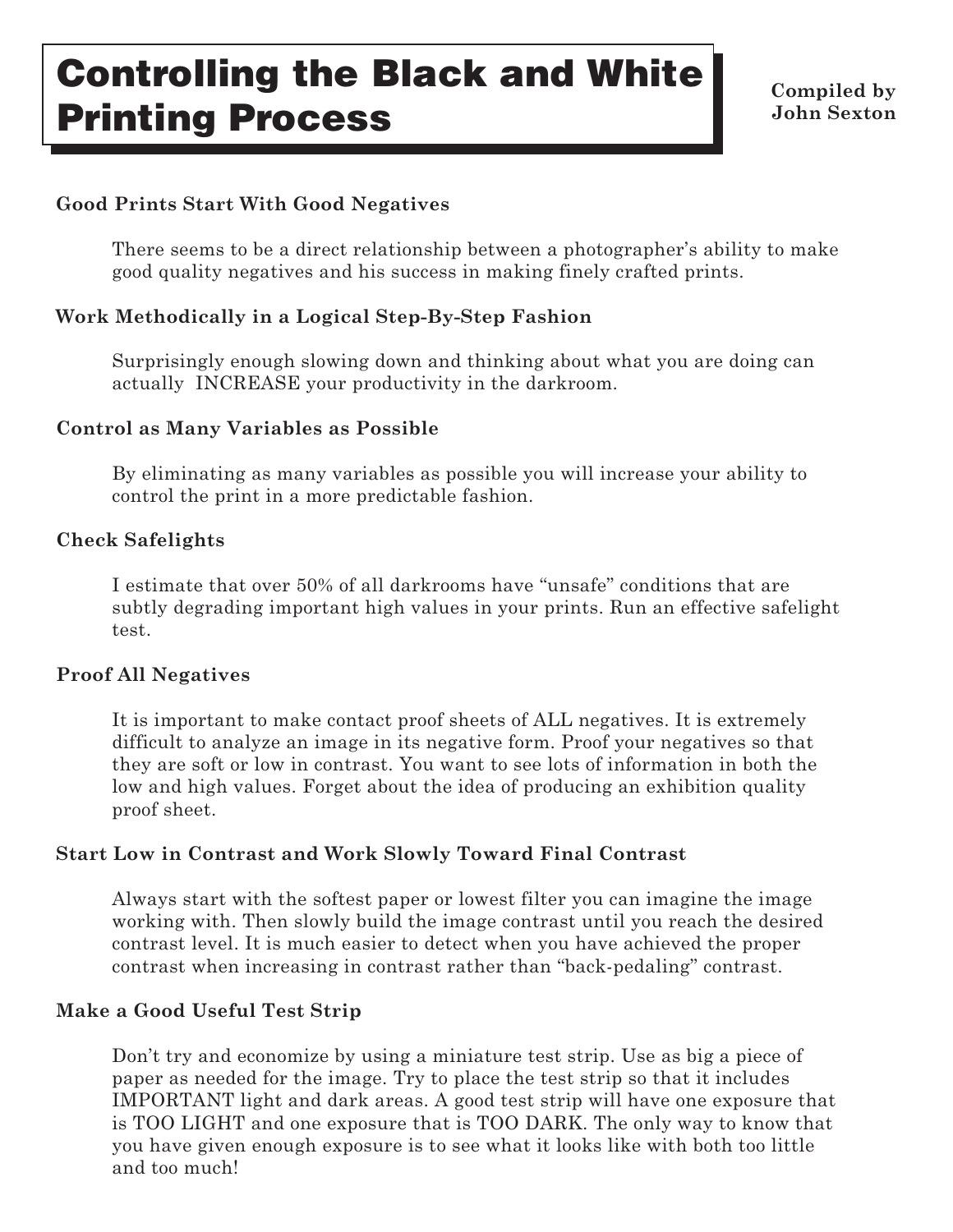#### **Expose for the High Values…Develop for the Low Values**

Just the opposite of making a negative in the field. The exposure under the enlarger is determined by looking at the light areas of the print. When the proper exposure is determined then look at the dark areas with that same exposure time. If they are gray and muddy, INCREASE contrast. If they are too black and lack detail reduce contrast. In printing there are more ways to control contrast than just development. Included in this control are paper grades (changing filters), different developers, different developer temperatures as well as changing the amount of developer-to-water ratio.

#### **Always Make a "Straight" Print**

Even though you may be aware of some local controls (dodging and burning) that need to be implemented after examining the test strip, take the time to make a straight print. It will give you lots of good information about the image. Hang onto the straight print and the test strip for reference during the printing session.

#### **Be Cautious of Dry Down**

This gremlin can get you. Your highlights will darken slightly as the print dries. Check a test print by drying it with a hair dryer or microwave oven to see what the highlights are going to look like before making a final print.

## **Work Frequently**

I find the more often I work — whether in the field or in the darkroom — the better I get. The best way to become a good photographer is to do a lot of it!

#### **Keep Careful Notes**

This can save lots of time if you have to print the image again. Note all pertinent data such as exposure, aperture, paper, grade (filter), developer, dilution, developing time and more. On the back of the proofsheet is a good place to do this. Make drawings of any dodging or burning that was done on the image.

#### **Get to Know Your Materials and Equipment**

Experiment with a number of different papers and developers…then settle on one or two papers and no more than a couple of developers until you are completely satisfied that you can produce the quality of image you desire. The same holds true for films and developers.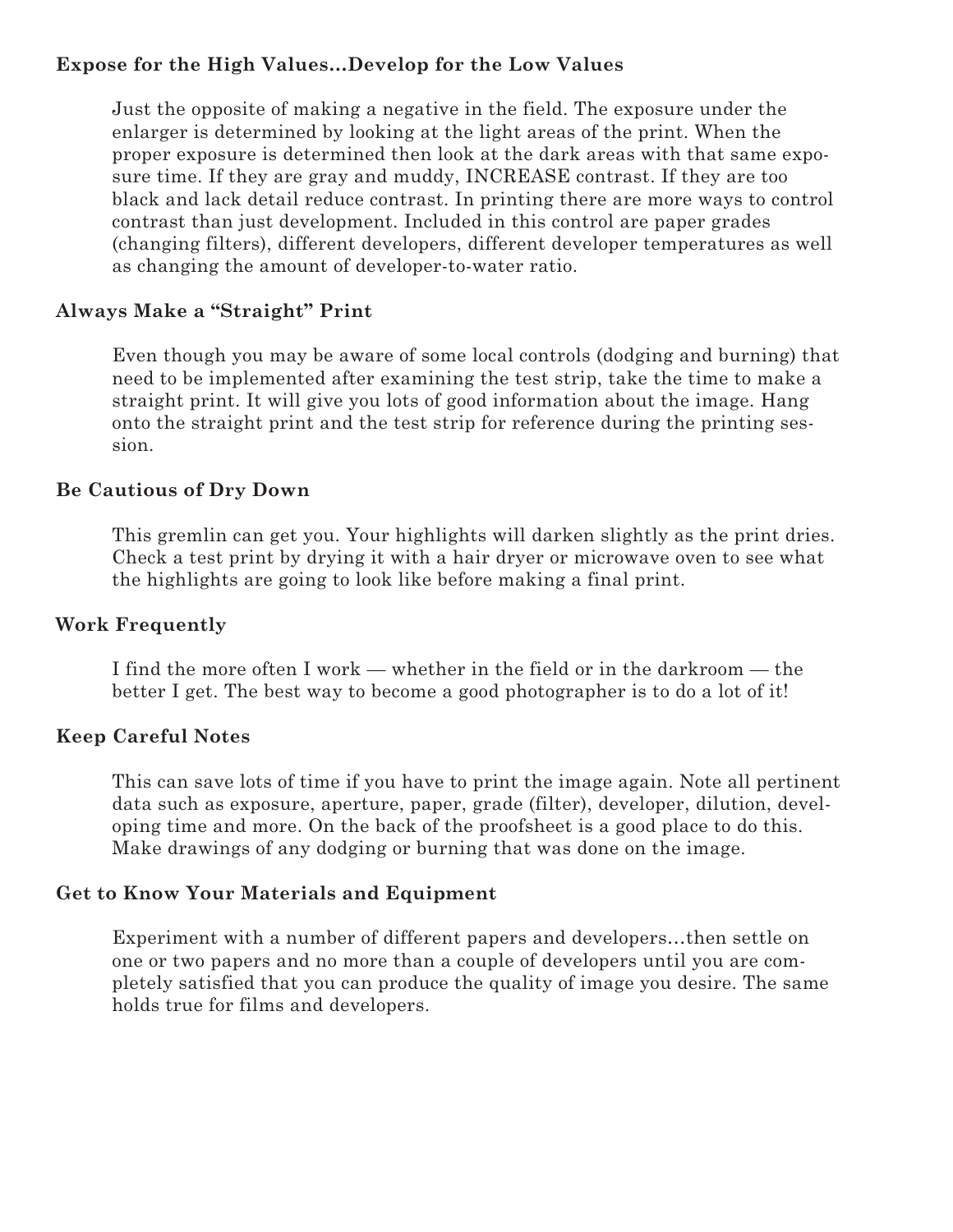## **FILMS**

## • TMax films

Kodak manufactures three TMax-based films: ISO 100, 400 and 3200. These films offer finer grain with higher light sensitivity than Tri-X and Plus-X. The film must be processed carefully to achieve the best results.

ISO 100 and 400 seem to work well when processed in D-76, but Kodak does recommend TMax developer at 75 degrees. TMax 3200, which is excellent for sports or low-light situations, should be processed in TMax Developer. Acufine also works well. The ISO 100 and 400 films require vigorous agitation during development, while I have seen 3200 have better results with a water bath and a gentle agitation.

• Other film choices

Kodak also manufactures some other films that can provide some different results:

Kodak Infrared film — is sensitive to heat, rather than visible light. Tends to make people and landscapes glow and appear very pale. *Must be loaded and unloaded from the camera in complete darkness!* Use a 25A red filter over the camera when shooting. Focus must be adjusted on the camera as well. Look for the infrared mark on the depth-of-field scale on the lens.

Kodak Technical Pan — the normal ISO of this film is 25. It can be exposed and processed at ISO 100 to achieve high-contrast effects. This will provide an image that is mainly blacks and whites and few gray tones. Used for graphic effects.

• Bracketing

On the important images, make sure that you bracket your pictures. This means taking one picture at what the light meter recommends. Then close down one stop and take another picture. Open up one stop from the light meter reading and take a third picture. This gives you three negatives that prints could be made from, in case of film fog or scratches on the negative. This also helps protect you from false light meter readings.

## **CONTRAST**

- Contrast is the range of black to white found in our negative or print. Contrast can be affected/controlled through the following steps:
	- ❏ The higher the ISO of the film, the higher the inherent contrast. ISO 3200 has more "built-in" contrast than ISO 100 film.
	- ❏ The longer the developing time, especially with film, the more contrast builds up. The stronger the solution of developer (not diluted as much), the higher the contrast.
	- ❏ The higher the temperature of the developer, the higher the contrast.

Anything that allows the developer to work faster increases contrast. This can be helpful when printing if the contrast level is not sufficient with a 5 filter (See filters below). Using a straight developer, rather than diluting it, can increase the contrast of the print. (Vice-versa, diluting the developer 1:3 or 1:4, will decrease contrast) Placing the tray of developer into another tray of hot water can also increase contrast. Blowing or rubbing an area of the print while it is in the developer can achieve the same effect in a localized area.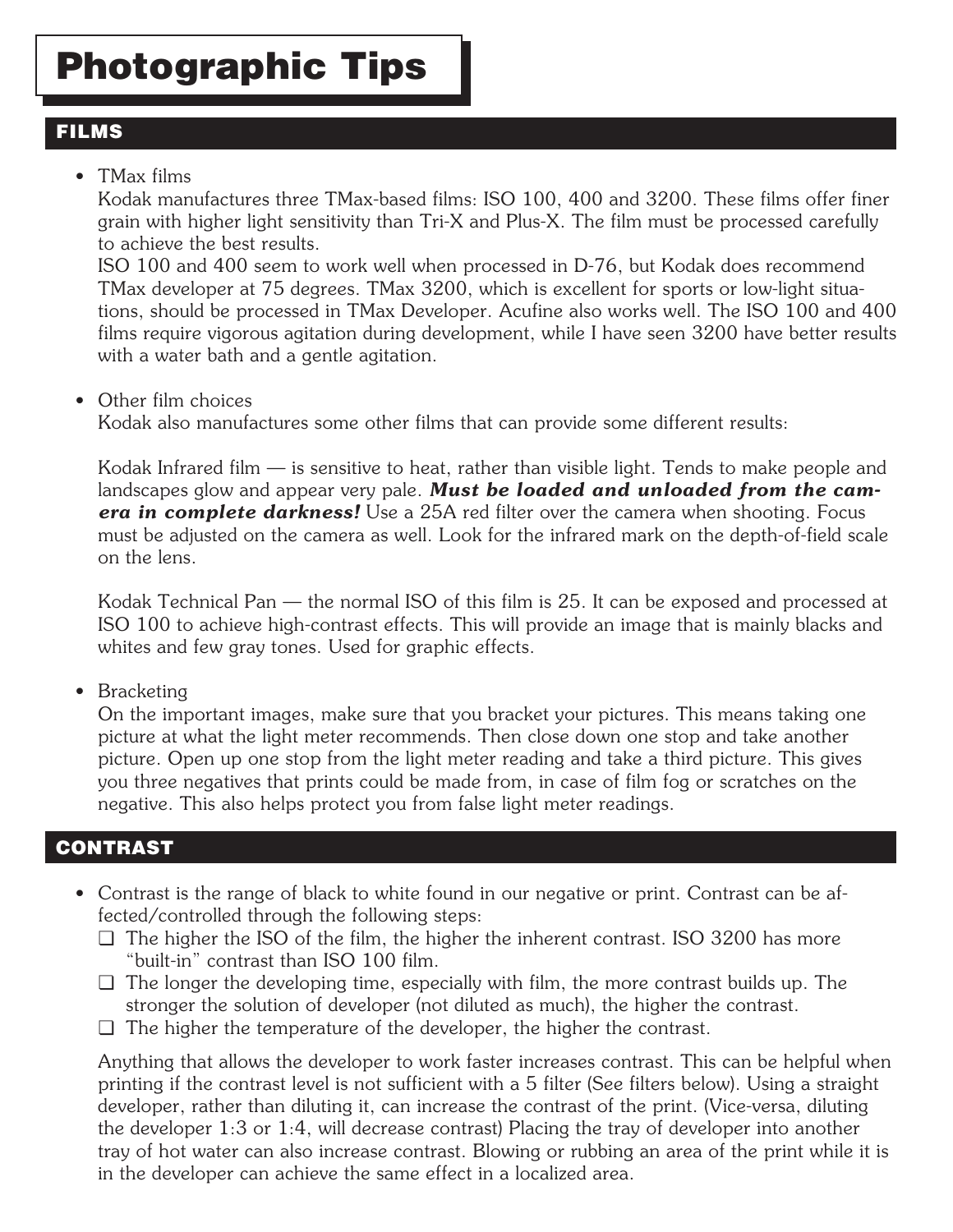#### **PROCESSING**

#### • Temperature of chemicals

This is an incredibly important part of the process. Take time to make sure that your temperature is the correct one for your processing time. Use an adjustable thermometer that can be recalibrated on a regular basis. Check with the Science Department to see if they have a process thermometer that you can check your thermometer against. I recommend the Weston Dial Thermometer - about \$25.

#### • Fixing film

The proper way to determine the correct fixing time for film is to drop a piece of film into the fixer and time it to see how long it takes to turn clear. (It will not lose its color, but you will be able to see through it.) Double this time and add 15 seconds. This will give you an accurate fixing time for your film.

Kodak Rapid Fixer cuts the fixing time in half, but is too expensive to use on prints. Fresh Rapid Fixer will fix most films in 1-2 minutes, TMax films in 3-4 minutes. Regular fixer will double this time. Rapid Fixer can be saved and reused until the fixing time gets to 4 or 5 minutes.

#### • Washing film

Film must be washed to remove all of the fixer from the plastic base. This means washing the film under running water for 10-15 minutes, or rinsing the film in Hypo Clear for 2 minutes and then washing for 5 minutes. Insufficient washing time will leave the negatives contaminated with fixer.

• Photo-Flo

After washing the film it should be immersed into Photo-Flo, which is a wetting agent. This prevents water spots from drying on the film. *Photo-Flo must be mixed in distilled or deionized water* (check with the Science Department again) rather than tap water. After rinsing in Photo-Flo, dry the film in a dust-free (or as dust-free as you can make it) environment. This could be a cabinet or closet or in a film dryer. Just hanging it in the room will allow dust to dry in the emulsion, making it very hard to get a good print. If using a film dryer, make sure it has some type of filter on it to catch the dust out of the air.

#### **PRINTING**

• Filters

Most schools use a variable contrast paper when printing. This means the contrast level of the print can be adjusted during printing. To do this, you must use some type of filter on the enlarger. The filters usually range from a zero to a five filter, with zero providing the lowest contrast and the five providing the highest. The newest filters go to minus one. There are two basic types: filters that fit under the lens and filters that are placed in the enlarger. Filters that fit under the lens usually are encased in a plastic holder. These filters filter the image after the light has passed through the negative. If there are any fingerprints or scratches on the filter, they will degrade your image. These filters can cost \$35-40. Filters that fit into the enlarger filter only the light. Even if the filter has fingerprints or scratches they will not show up because the filter is filtering *only* the light. In addition, these filters have very little exposure change. Filter zero to filter three-and-a-half are the same exposure time. When you cross the line between a three-and-a-half and a four filter, you double your exposure time. These filters are much better to work with. Kodak and Ilford both manufacture sets - \$25.